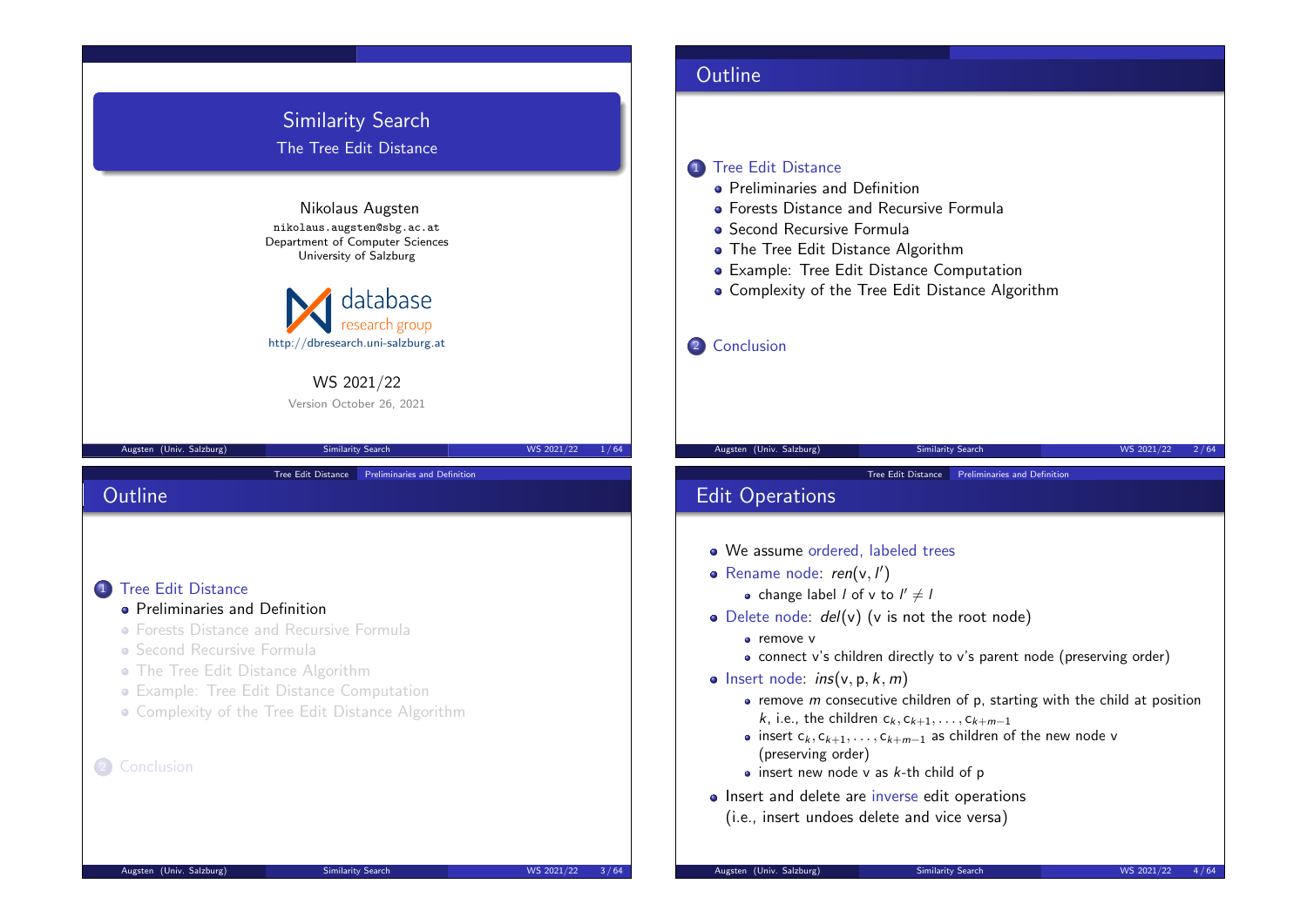

Tree Edit Distance Preliminaries and Definition

- **•** Represent edit operation as node pair  $(a, b) \neq (\varepsilon, \varepsilon)$ (written also as  $a \rightarrow b$ ,  $\varepsilon$  is the null node)
	- assign to each edit operation a non-negative real
	- cost can be different for different nodes
	- we use constant costs  $\omega_{ins}$ ,  $\omega_{del}$ ,  $\omega_{ren}$
- $\bullet$  We constrain  $\alpha$  to be a distance metric:
	- (i) triangle inequality:  $\alpha$ (a  $\rightarrow$  b) +  $\alpha$ (b  $\rightarrow$  c) >  $\alpha$ (a, c)
	-
	- (iii) identity:  $\alpha$ (a  $\rightarrow$  b) = 0  $\Leftrightarrow$   $\lambda$ (a) =  $\lambda$ (b)

Tree Edit Distance Preliminaries and Definition

- Postorder traversal of an ordered tree:
	- traverse subtrees rooted in children of current node (from left to right)
- Example: postorder  $=$   $(f, e, d, c, b, a)$

- Observations: The postorder number of a node is larger than
	- the postorder numbers of all its descendants
	- the postorder numbers of all its left siblings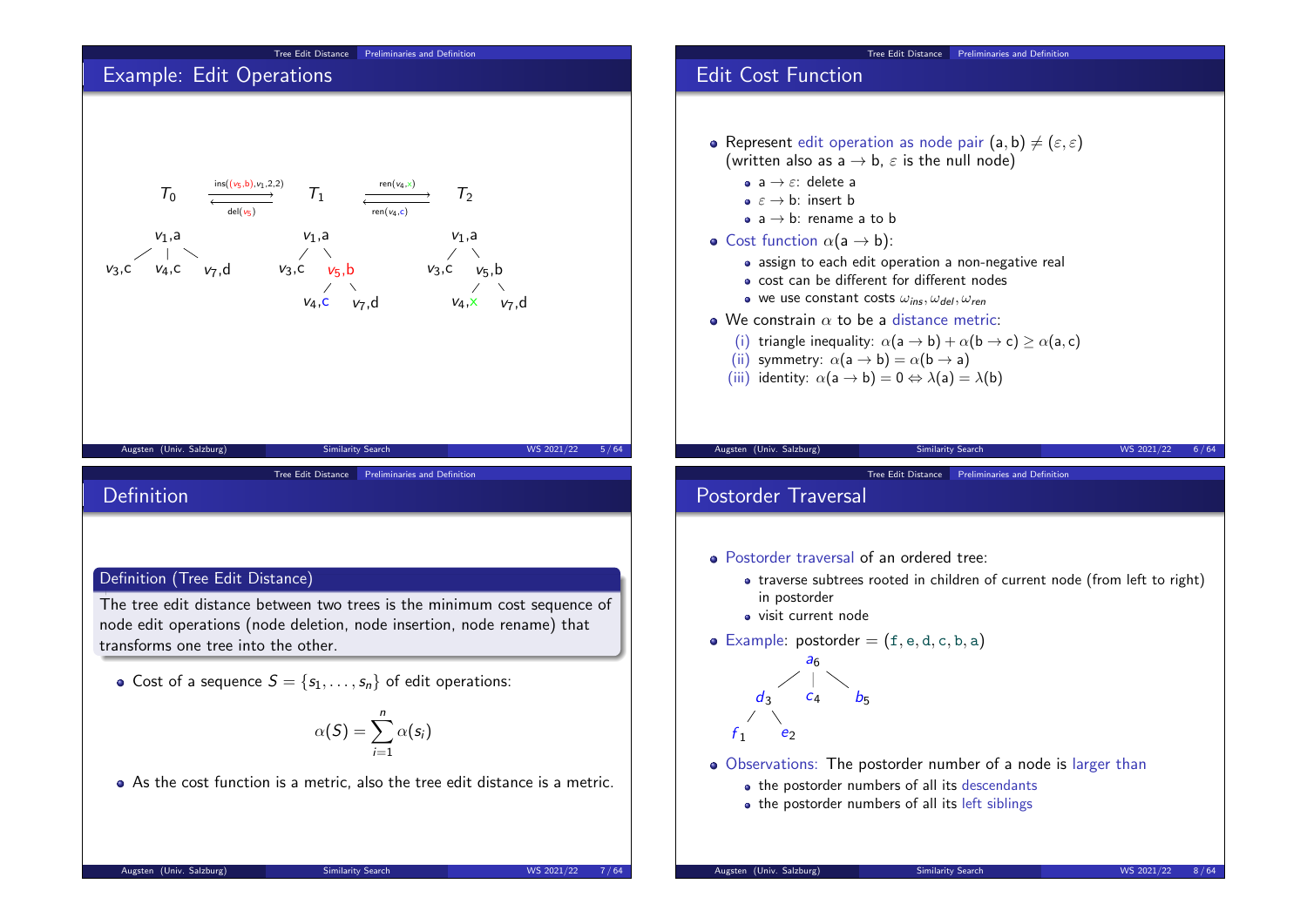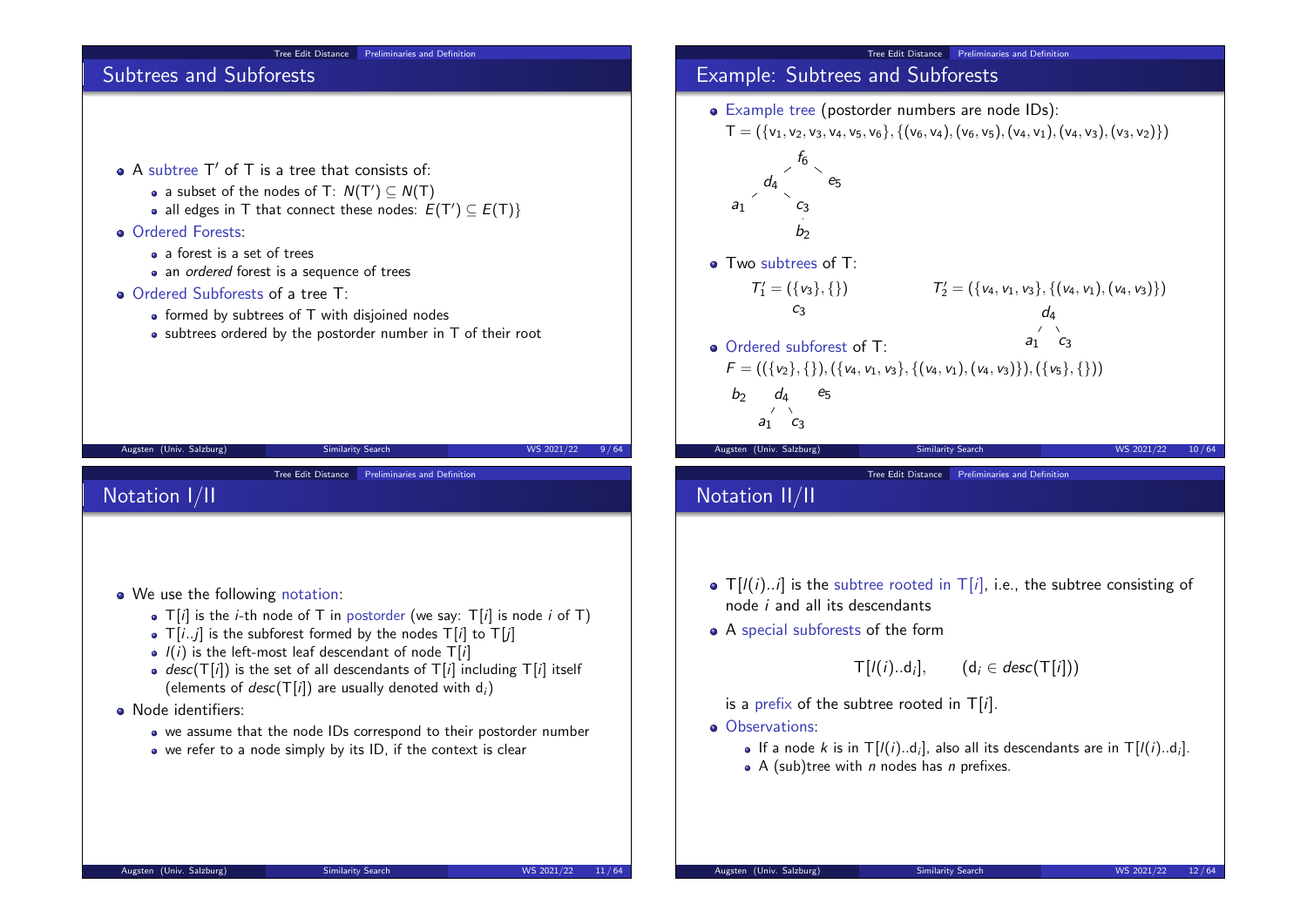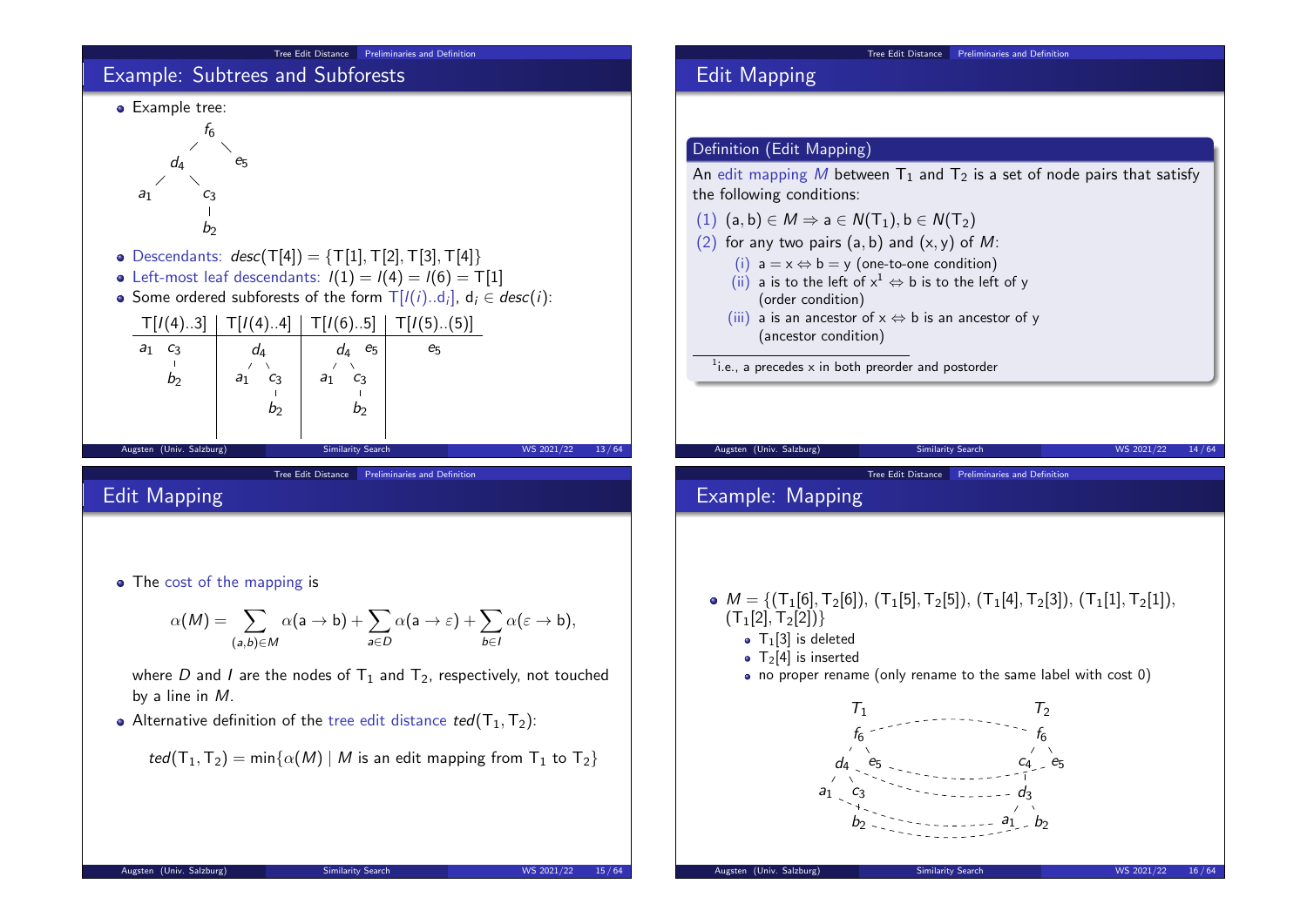#### Tree Edit Distance Forests Distance and Recursive Formula

# **Outline**

### 1 Tree Edit Distance

- **Preliminaries and Definition**
- **Forests Distance and Recursive Formula**
- Second Recursive Formula
- **The Tree Edit Distance Algorithm**
- Example: Tree Edit Distance Computation
- Complexity of the Tree Edit Distance Algorithm

#### 2 Conclusion

Tree Edit Distance **Forests Distance and Recursive Formula** 

Augsten (Univ. Salzburg) Similarity Search WS 2021/22 17/64

# Recursive Formula: Distance to the Empty Forest

#### Lemma (Empty Forest [ZS89, AG97])

Given two trees  $T_1$  and  $T_2$ ,  $i \in N(T_1)$  and  $d_i \in desc(i)$ ,  $i \in N(T_2)$  and  $d_i \in desc(j)$ , then:

- (i)  $fdist(\emptyset, \emptyset) = 0$
- $(i)$  fdist $(T_1[I(i)..d_i], \emptyset) = \text{fdist}(T_1[I(i)..d_i 1], \emptyset) + \omega_{\text{del}}$
- (iii) fdist $(\emptyset, \mathsf{T}_2[l(j)..d_j]) = \mathsf{fdist}(\emptyset, \mathsf{T}_2[l(j)..d_j 1]) + \omega_{\mathsf{ins}}$

# Proof.

Case (i) requires no edit operation. In cases (ii), the distance corresponds to the cost of deleting all nodes in  ${\sf T}_1$ [/(*i*)..d<sub>*i*]</sub>. In cases (iii), the distance corresponds to the cost of inserting all nodes in  $\mathsf{T}_2[l(j)..{\mathsf{d}}_j].$ 

# Forest Distance

# Definition (Forest Distance)

The forest distance between two ordered forests is the minimum cost sequence of node edit operations (node deletion, node insertion, node rename) that transforms one forest into the other.

#### Edit mapping and edit operations in a forest:

- Each tree in the forest has a root node.
- We imagine a dummy node that is the parent of all these root nodes.
- The sibling order in the imaginary tree is the tree order in the forest.
- The dummy node connects the forest to become a tree.
- Then all edit operations and edit mappings valid between two imaginary trees are valid also between the respective forests.
- The tree edit distance is a special case of the forest distance, where the forest has the form  $T[l(i)..i]$ , i.e., it consists of a single tree.

# Augsten (Univ. Salzburg) Similarity Search WS 2021/22 18/64

Tree Edit Distance **Forests Distance and Recursive Formula** 

# First Recursive Formula: Forest Distance

#### Lemma (First Recursive Formula)

Given two trees  $T_1$  and  $T_2$ ,  $i \in N(T_1)$  and  $d_i \in desc(i)$ ,  $j \in N(T_2)$  and  $d_i \in desc(i)$ , then:

$$
fdist(T_1[l(i)..d_i], T_2[l(j)..d_j]) = min \begin{cases} fdist(T_1[l(i)..d_i - 1], T_2[l(j)..d_j]) + \omega_{del} \\ fdist(T_1[l(i)..d_i], T_2[l(j)..d_j - 1]) + \omega_{ins} \\ fdist(T_1[l(i)..l(d_i) - 1], T_2[l(j)..l(d_j) - 1]) \\ + fdist(T_1[l(d_i)..d_i - 1], T_2[l(d_j)..d_j - 1]) \\ + \omega_{ren} \end{cases}
$$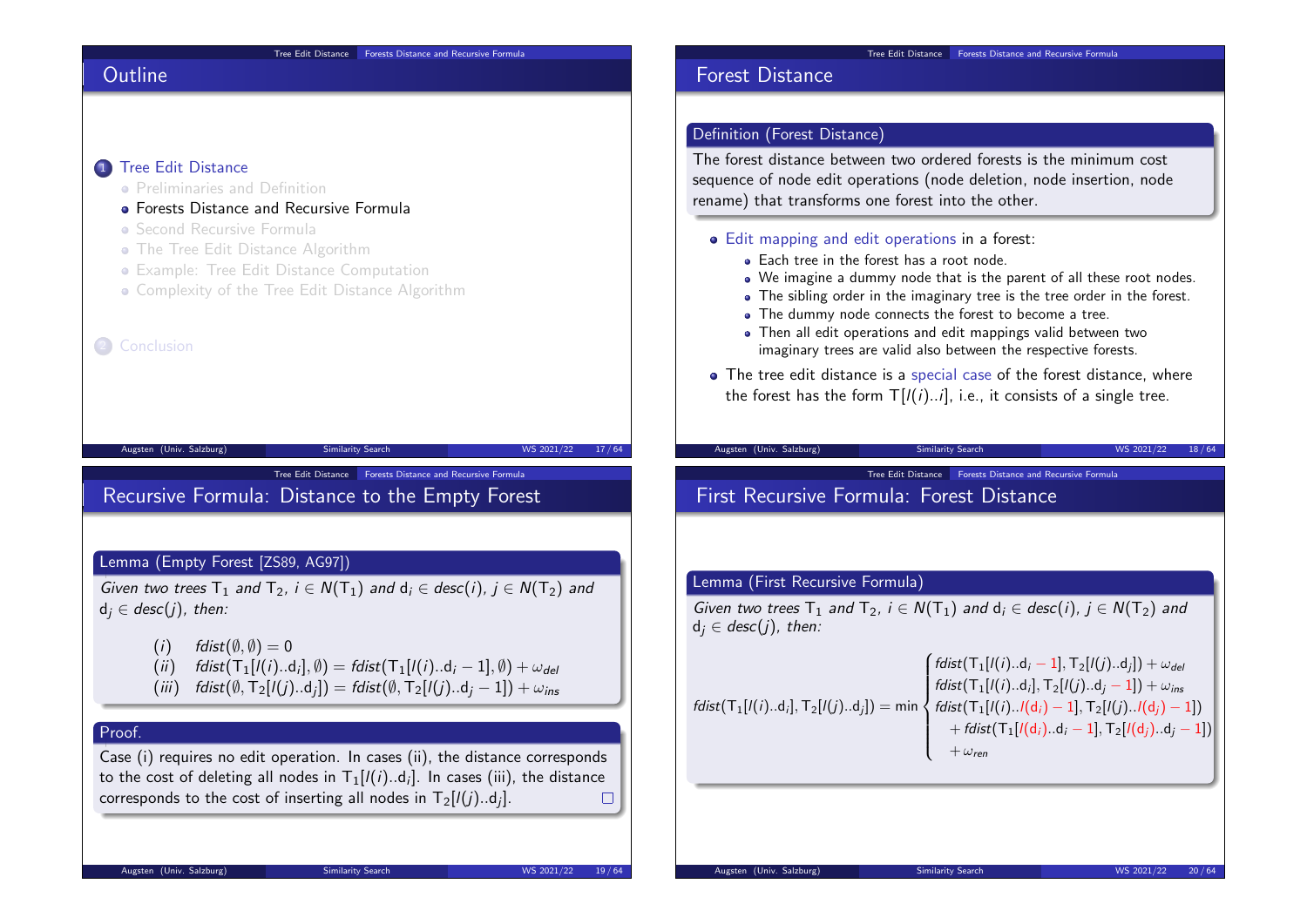#### Tree Edit Distance Forests Distance and Recursive Formula

## Proof



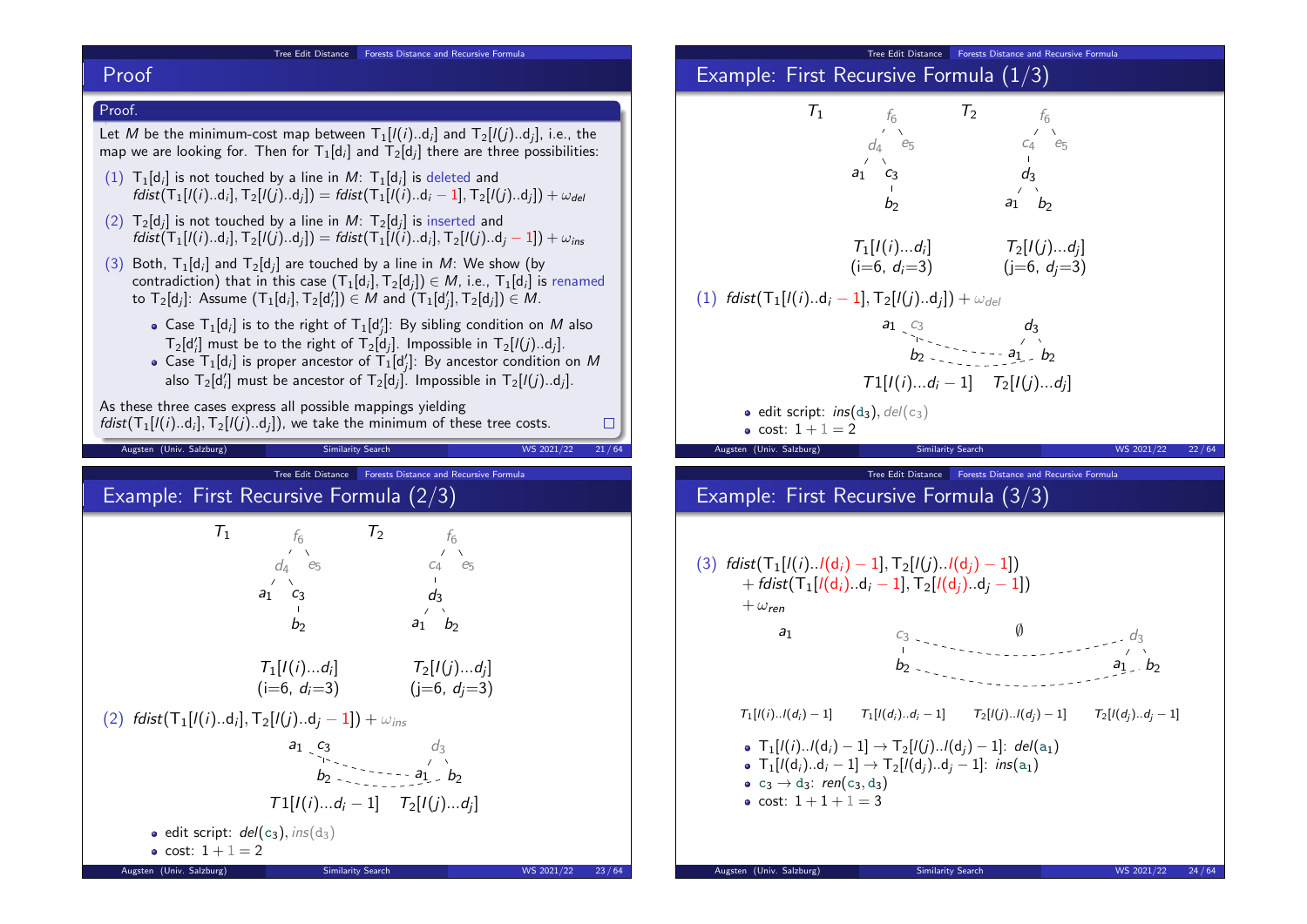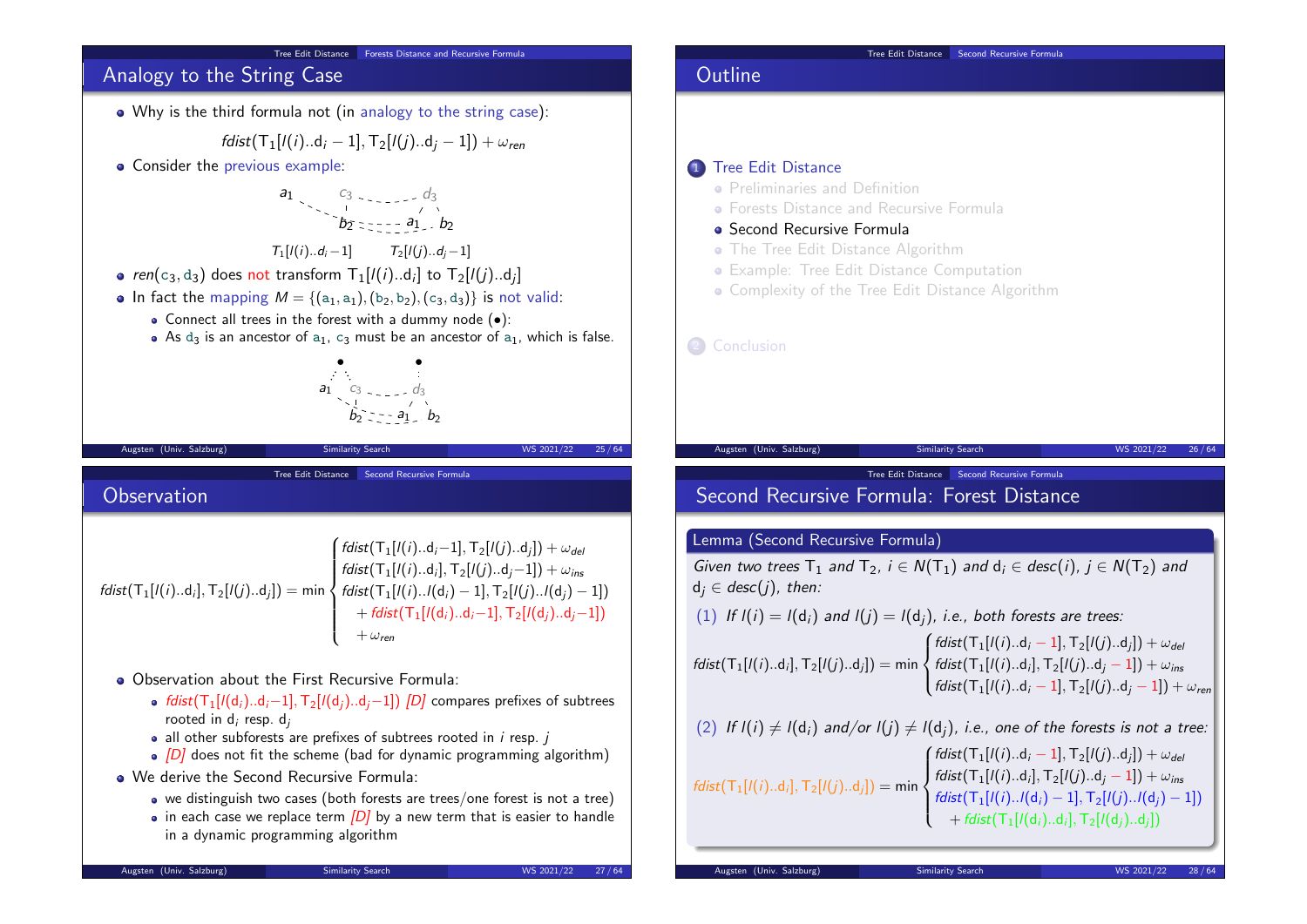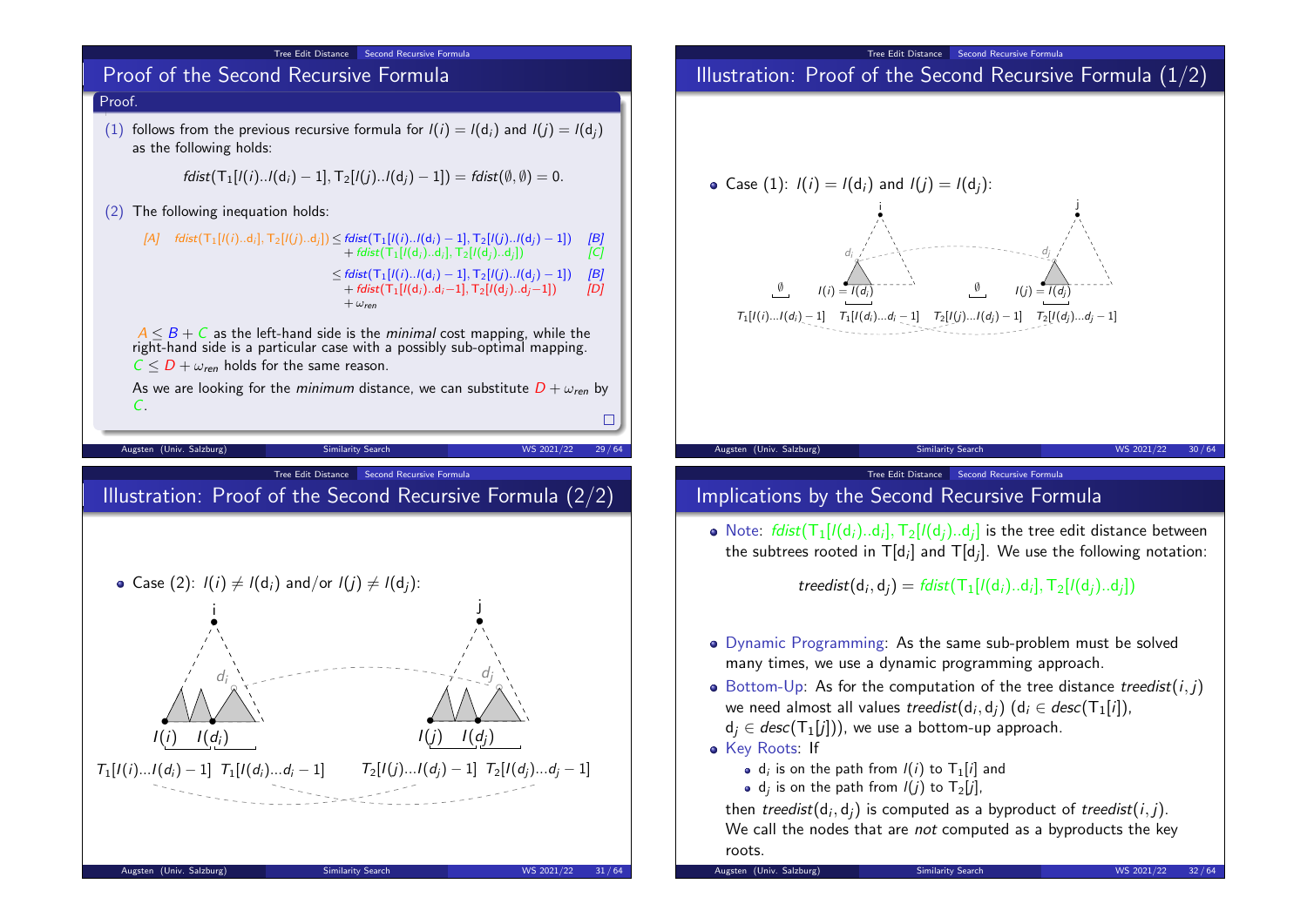#### Tree Edit Distance Second Recursive Formula

# Key Roots

### Definition (Key Root)

The set of key roots of a tree T is defined as  $kr(T) = \{ k \in N(T) \mid \nexists k' \in N(T) : k' > k \text{ and } l(k) = l(k') \}$ 

Alternative definition: A key root is a node of T that either has a left sibling or is the root of T.

• Example:  $kr(T) = \{3, 5, 6\}$  $(f_6)$  $d_4$  (e<sub>5</sub>



Only subtrees rooted in a key root need a separate computation.

• The number of key roots is equal to the number of leaves in the tree.

Tree Edit Distance The Tree Edit Distance Algorithm

# The Edit Distance Algorithm I/II

### tree-edit-dist $(T_1,T_2)$

 $td[1..|T_1|, 1..|T_2|]$  : empty array for tree distances;  $l_1 = \text{lmld}(\text{root}(T_1)); \ \ kr_1 = \text{kr}(l_1, |\text{leaves}(T_1)|);$  $l_2$  = lmld(root(T<sub>2</sub>)); kr<sub>2</sub> = kr( $l_2$ , |leaves(T<sub>2</sub>)|); for  $x = 1$  to  $|kr_1|$  do for  $y = 1$  to  $|kr_2|$  do forest-dist( $kr_1[x]$ ,  $kr_2[y]$ ,  $l_1$ ,  $l_2$ ,  $td$ );

- $\bullet$   $l_1$  is an array of size  $|T_1|$ ,  $l_1[i]$  is the leftmost leaf descendant of node i;  $l_2$  is the analog for  $T_2$  (detailed algorithm for lmld(.) follows)
- $kr_1$  is an array that contains all the key roots of  $T_1$  sorted in ascending order;  $kr_2$  is the analog for  $T_2$  (detailed algorithm kr(.,.) follows)
- Algorithm and lemmas by [ZS89] (see also [AG97])

Augsten (Univ. Salzburg) Similarity Search WS 2021/22 33/64 **• Forests Distance and Recursive Formula** • Second Recursive Formula • The Tree Edit Distance Algorithm Example: Tree Edit Distance Computation • Complexity of the Tree Edit Distance Algorithm 2 Conclusion Augsten (Univ. Salzburg) Similarity Search WS 2021/22 34/64 Tree Edit Distance The Tree Edit Distance Algorithm The Edit Distance Algorithm II/II forest-dist $(i, j, l_1, l_2, td)$  $fd[i_1[i] - 1..i, j_2[i] - 1..j]$  : empty array;  $fd[I_1[i] - 1, I_2[j] - 1] = 0;$ for  $d_i = l_1[i]$  to i do  $fd[d_i, l_2[j] - 1] = fd[d_i - 1, l_2[j] - 1] + \omega_{del}$ ; for  $d_j = l_2[j]$  to  $j$  do  $fd[l_1[i] - 1, d_j] = fd[l_1[i] - 1, d_j - 1] + \omega_{ins};$ for  $d_i = l_1[i]$  to i do for  $d_i = l_2[i]$  to j do if  $I_1[d_i] = I_1[i]$  and  $I_2[d_j] = I_2[j]$  then  $fd[d_i, d_j] = min(fd[d_i - 1, d_j] + \omega_{del},$  $fd[d_i, d_j - 1] + \omega_{ins},$  $fd[d_i - 1, d_i - 1] + \omega_{ren});$  $td[d_i, d_j] = f[d_i, d_j];$ 

**Outline** 

1 Tree Edit Distance

**• Preliminaries and Definition** 

Tree Edit Distance The Tree Edit Distance Algorithm

else  $\mathit{fd}[d_i, d_j] = \mathsf{min}(\mathit{fd}[d_i-1, d_j] + \omega_{\mathit{del}},$ 

 $fd[d_i, d_j - 1] + \omega_{ins},$ 

 $fd[l_1[d_i] - 1, l_2[d_j] - 1] + td[d_i, d_j]);$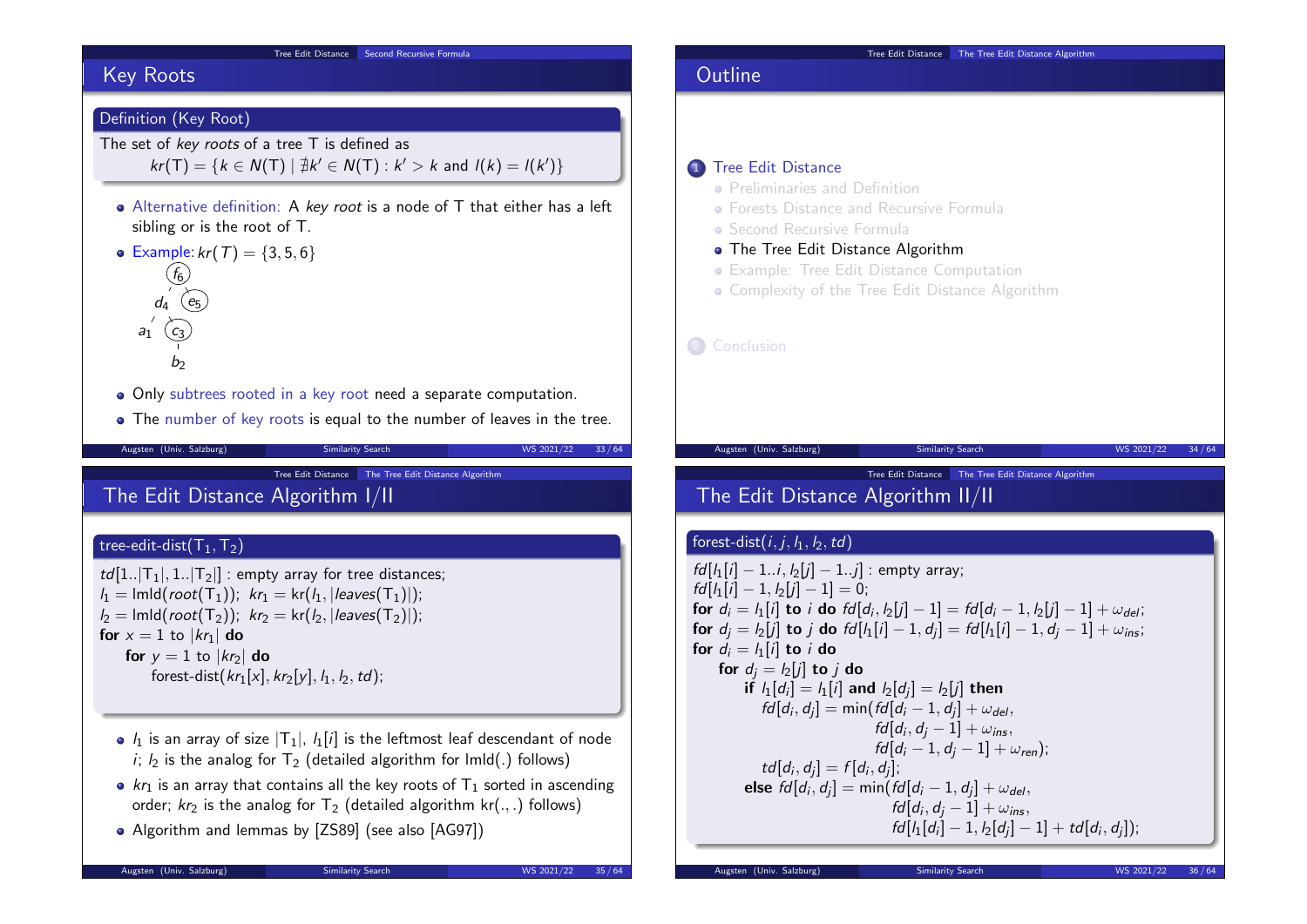

# Tree Edit Distance The Tree Edit Distance Algorithm The Tree Distance Matrix  $\bullet$  td[i, j] stores the tree edit distance between • the tree rooted in  $T_1[i]$  (*i.e.*,  $T_1[i(i)...i]$ ) and • the tree rooted in  $T_2[i]$  (*i.e.*,  $T_2[i](i)...i]$ ).  $\bullet$  each call of forest-dist() fills new values into td •  $td[|T_1|, |T_2|]$  stores the tree edit distance between  $T_1$  and  $T_2$ Augsten (Univ. Salzburg) Similarity Search WS 2021/22 38 / 64 Tree Edit Distance The Tree Edit Distance Algorithm Computing the Left-Most Leaf Descendants  $\ln\left(\frac{v}{l}\right)$ foreach child c of v (left to right) do  $l \leftarrow \text{lmld}(c, l);$ if  $v$  is a leaf then  $l[\text{id}(v)] \leftarrow \text{id}(v)$ else  $c_1 \leftarrow$  first child of v;  $\ell$ [id(v)]  $\leftarrow \ell$ [id(c<sub>1</sub>)]; return l;  $\bullet$  Input: root node v of a tree T, empty array  $/[1..|T|]$  $\bullet$  Output: array *l*, *l[i]* is the left-most leaf descendent of node  $T[i]$ •  $lmld(root(T))$  (see tree-edit-dist(...)) is implemented as

 $\text{Imld}(root(T), I)$  with an empty array  $I[1..|T|]$ .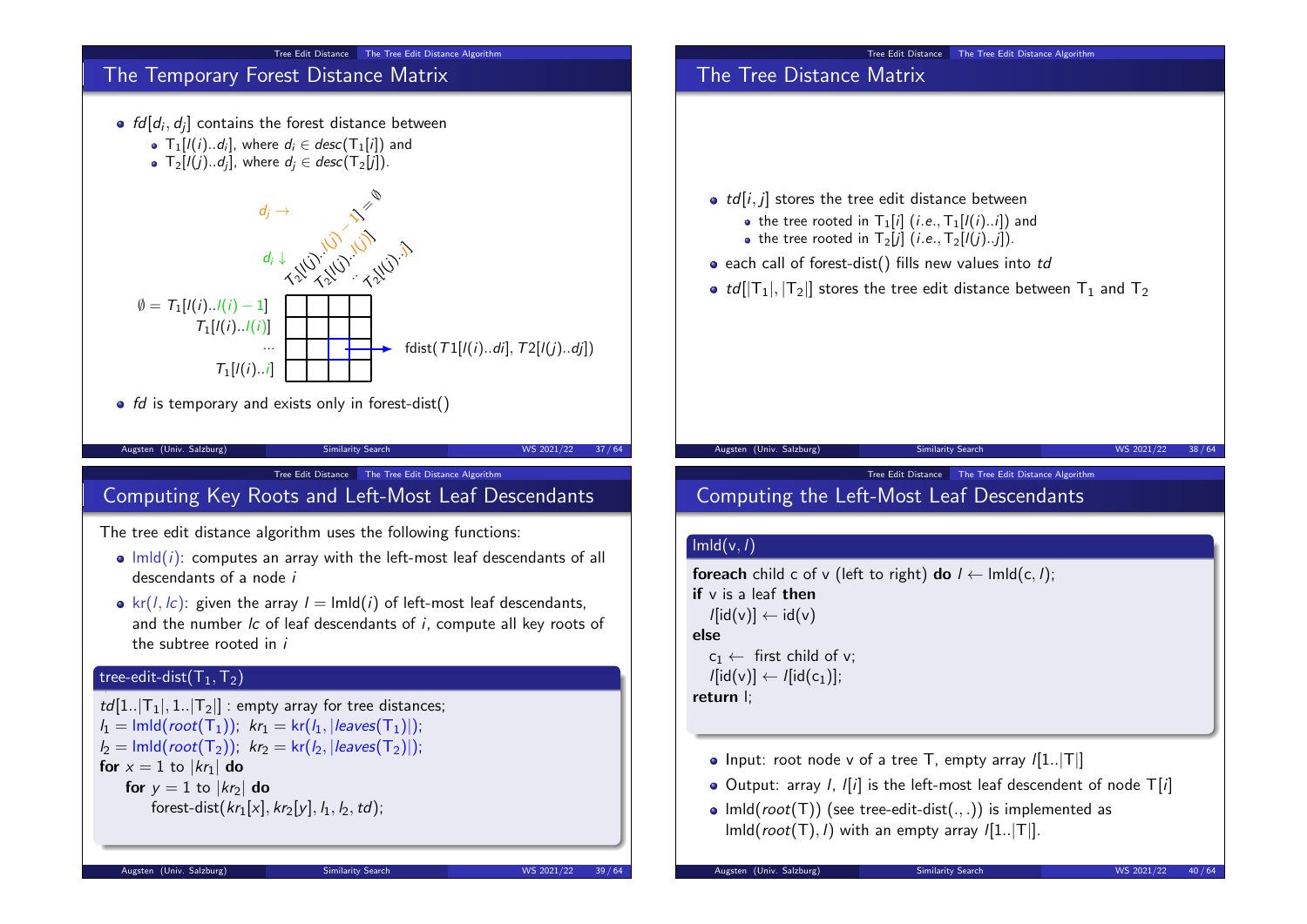#### Tree Edit Distance The Tree Edit Distance Algorithm

# Computing the Key Roots

# $kr(l, lc)$

```
kr[1..lc]: empty array;
visited[]: boolean array of size |I|, init with false;k \leftarrow |kr|; \quad i \leftarrow |l|;while k > 1 do
      if not visited[/[i]] then
         kr[k-] \leftarrow i;visited[|i|] \leftarrow true;i - 1return kr;
   o Input:
        \bullet \vert[1..|T|]: \vert[i] is the left-most leaf descendent of node T[i]
        • \vec{c} = |leaves(T)| is the number of leaves in T
  \bullet Output: array kr[1..|leaves(T)|] with key roots sorted by node ID
  • Note: Loop condition is correct due to k \geq 1 \Rightarrow i \geq 1(the number of key roots is exactly the number of leaves, and kr will always
     be filled when all nodes are traversed)
   Augsten (Univ. Salzburg) Similarity Search WS 2021/22 41/64
                             Tree Edit Distance Example: Tree Edit Distance Computation
Example Trees and Edit Costs
                               T_1 T_2f_6d_4a<sub>1</sub>b<sub>2</sub>e<sub>5</sub>f<sub>6</sub>c<sub>4</sub>d_3a_1 b
                                                          e<sub>5</sub>• Example: Edit distance between T_1 and T_2.
        \omega_{ins} = \omega_{del} = 1\omega_{ren} = 0 for identical rename, otherwise \omega_{ren} = 1• Each of the following slide is the result of a call of forest-dist().
   Augsten (Univ. Salzburg) Similarity Search WS 2021/22 43/64
```
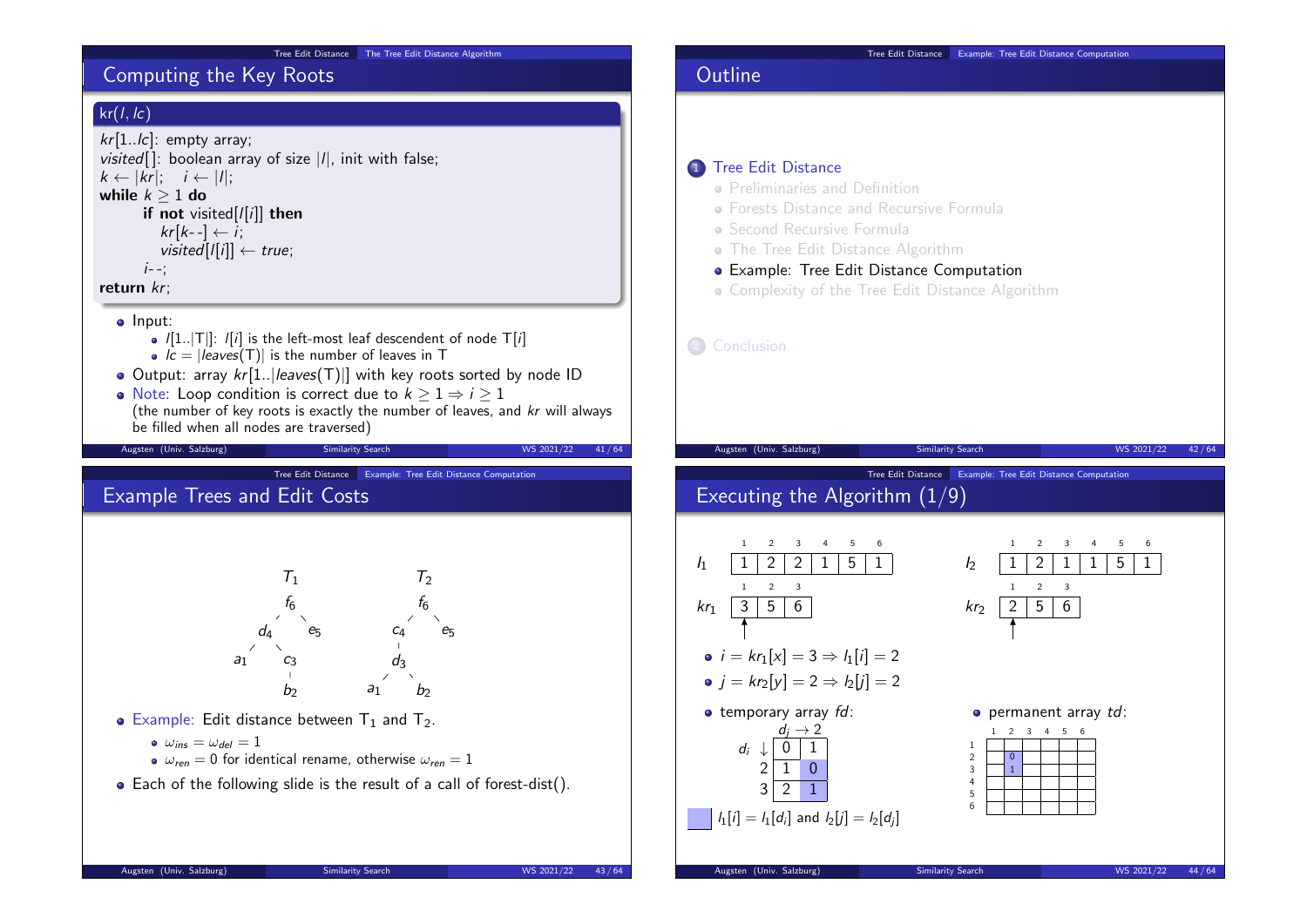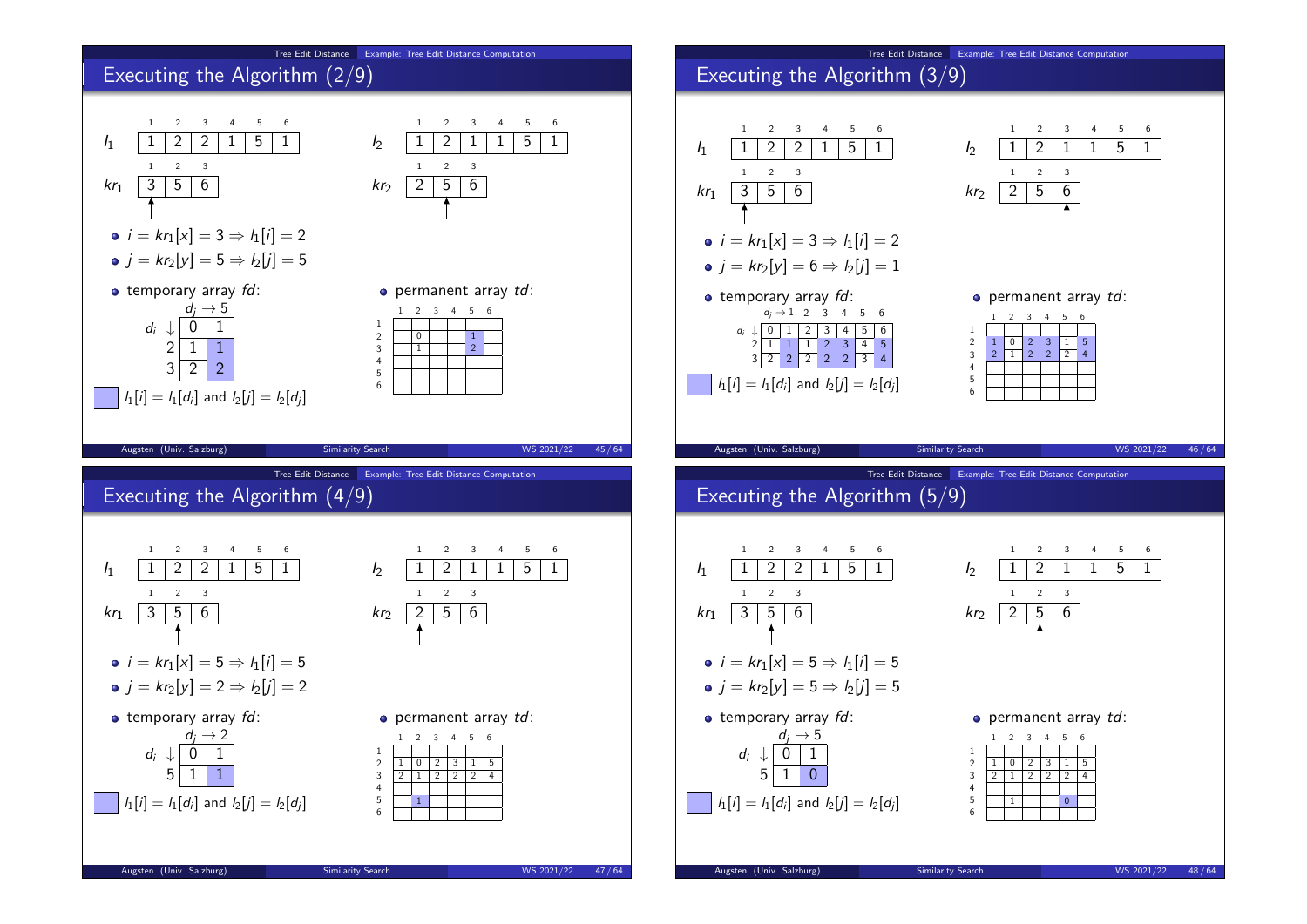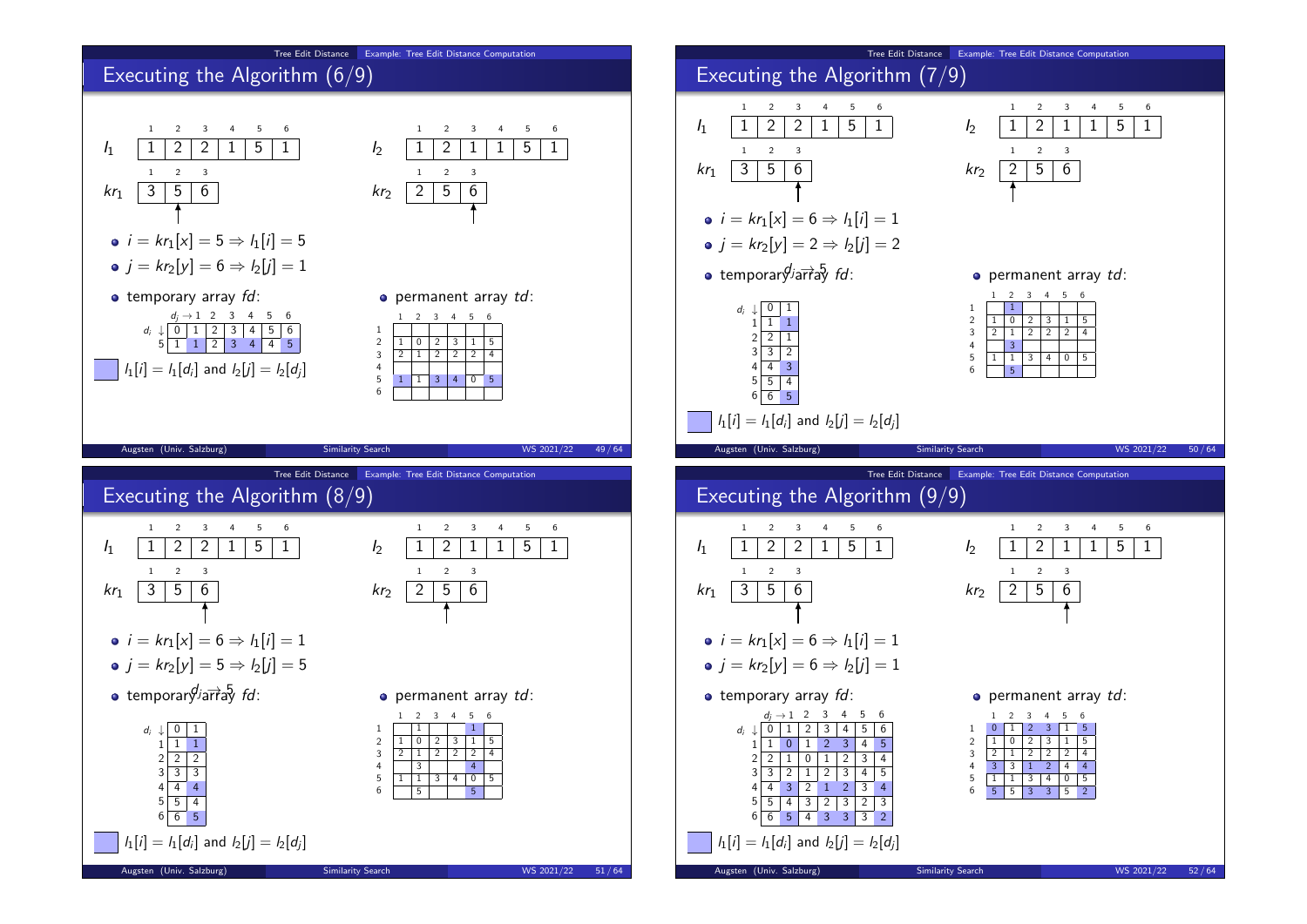| Tree Edit Distance Complexity of the Tree Edit Distance Algorithm                                                                                                                                                                                                                                                                                                                                                                                                                                                                                  | Tree Edit Distance Complexity of the Tree Edit Distance Algorithm                                                                                                                                                                                                                                                                                                                                                                                                                                                                        |
|----------------------------------------------------------------------------------------------------------------------------------------------------------------------------------------------------------------------------------------------------------------------------------------------------------------------------------------------------------------------------------------------------------------------------------------------------------------------------------------------------------------------------------------------------|------------------------------------------------------------------------------------------------------------------------------------------------------------------------------------------------------------------------------------------------------------------------------------------------------------------------------------------------------------------------------------------------------------------------------------------------------------------------------------------------------------------------------------------|
| Outline                                                                                                                                                                                                                                                                                                                                                                                                                                                                                                                                            | <b>Notation</b>                                                                                                                                                                                                                                                                                                                                                                                                                                                                                                                          |
| 1) Tree Edit Distance<br>• Preliminaries and Definition<br>• Forests Distance and Recursive Formula<br>• Second Recursive Formula<br>• The Tree Edit Distance Algorithm<br>• Example: Tree Edit Distance Computation<br>• Complexity of the Tree Edit Distance Algorithm<br>2 Conclusion                                                                                                                                                                                                                                                           | • Notation:<br>$\bullet$  T  is the number of nodes in T<br>• depth(v) is the number of ancestors of v (including v itself)<br>• $depth(T)$ is the maximum depth of a node in T<br>• leaves( $T$ ) is the set of leaves of $T$<br>• $t(i)$ is the subtree rooted in node i                                                                                                                                                                                                                                                               |
| Augsten (Univ. Salzburg)<br>WS 2021/22<br>53/64<br>Similarity Search<br>Tree Edit Distance   Complexity of the Tree Edit Distance Algorithm<br>forest-dist: Time Complexity                                                                                                                                                                                                                                                                                                                                                                        | Augsten (Univ. Salzburg)<br><b>Similarity Search</b><br>WS 2021/22<br>Tree Edit Distance   Complexity of the Tree Edit Distance Algorithm<br>tree-edit-dist: Time Complexity                                                                                                                                                                                                                                                                                                                                                             |
| forest-dist $(i, j, I_1, I_2, td)$<br>$fd[i][i] - 1i, i_2[j] - 1j]$ : empty array;<br>$fd[i_1[i] - 1, i_2[i] - 1] = 0;$<br>for $d_i = l_1[i]$ to i do $fd[d_i, l_2[j] - 1] = fd[d_i - 1, l_2[j] - 1] + \omega_{del}$ ;<br>for $d_i = l_2[j]$ to j do $fd[l_1[i] - 1, d_i] = fd[l_1[i] - 1, d_i - 1] + \omega_{ins}$ ;<br>for $d_i = l_1[i]$ to <i>i</i> do<br>for $d_i = l_2[j]$ to j do<br>if $l_1[d_i] = l_1[i]$ and $l_2[d_i] = l_2[i]$ then<br>$fd[d_i, d_i] = min();$<br>$td[d_i, d_i] = f[d_i, d_i];$<br><b>else</b> $fd[d_i, d_i] = min();$ | tree-edit-dist $(T_1, T_2)$<br>$td[1 T_1 , 1 T_2 ]$ : empty array for tree distances;<br>$I_1 = \text{Imld}(root(T_1));$ $kr_1 = \text{kr}(I_1, \text{leaves}(T_1))$ ;<br>$I_2 = \text{Imld}(root(T_2));$ $kr_2 = \text{kr}(I_2,  leaves(T_2) );$<br>for $x = 1$ to $ kr_1 $ do<br>for $y = 1$ to $ kr_2 $ do<br>forest-dist( $kr_1[x]$ , $kr_2[y]$ , $l_1$ , $l_2$ , $td$ );<br>• Computing $l_{1/2}$ and $kr_{1/2}$ is linear, $O( T_1  +  T_2 )$<br>• Main loop executes forest-dist() $ kr_1  \times  kr_2 $ times.<br>• Complexity: |
| $\bullet$ Input nodes are <i>i</i> and <i>j</i> .<br>• They are root nodes of subtrees $t_1(i)$ and $t_2(j)$ .<br>• The nested loop is executed $ t_1(i)  \times  t_2(j) $ times.<br>$\bullet \Rightarrow$ Time complexity $O( t_1(i)  \times  t_2(j) )$<br>Augsten (Univ. Salzburg)<br>Similarity Search<br>WS 2021/22<br>55/64                                                                                                                                                                                                                   | $\sum \sum  t_1(i)  \times  t_2(j)  = \sum  t_1(i)  \times \sum  t_2(j) $<br>$i \in kr_1$ $j \in kr_2$<br>$i \in kr_1$<br>$i \in kr_2$<br>• The following lemmas help us to reformulate this expression.<br>Augsten (Univ. Salzburg)<br>Similarity Search<br>WS 2021/22<br>56/64                                                                                                                                                                                                                                                         |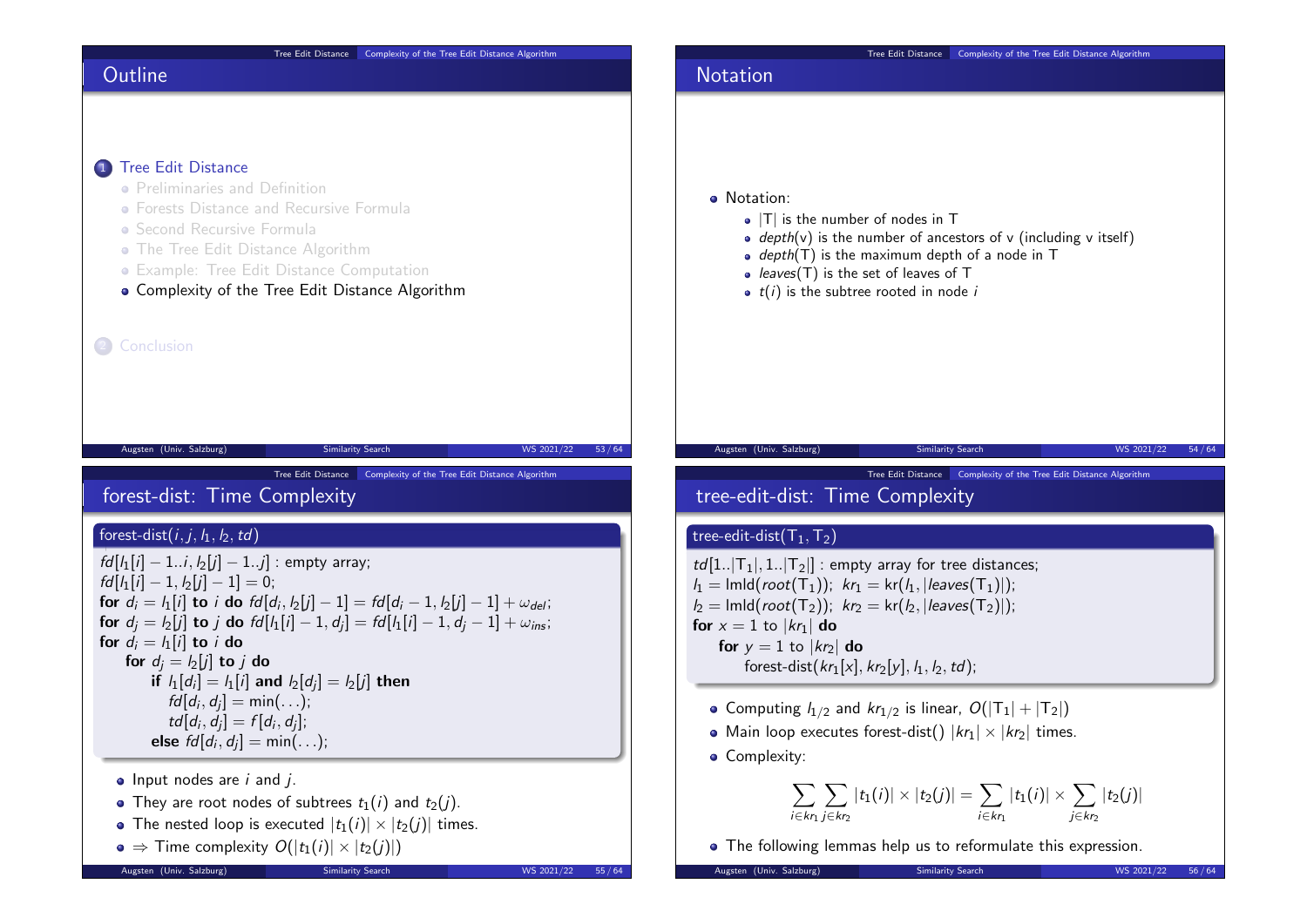#### Tree Edit Distance Complexity of the Tree Edit Distance Algorithm

# Collapsed Depth

• Definition: The collapsed depth of a node v in T is

 $cdepth(v) = |anc(v) \cap kr(T)|$ ,

i.e., the number of ancestors of  $v$  (including  $v$  itself) that are key roots.

Augsten (Univ. Salzburg) Similarity Search WS 2021/22 57/64

Tree Edit Distance Complexity of the Tree Edit Distance Algorithm

# Collapsed Depth

• Now we can rewrite the complexity formula:

$$
\sum_{i \in k r_1} |t_1(i)| \times \sum_{j \in k r_2} |t_2(j)| = \sum_{i=1}^{|T_1|} cdepth(i) \times \sum_{j=1}^{|T_2|} cdepth(j)
$$

• cdepth(T)  $\geq$  cdepth(i) for a node i of T, thus

$$
\sum_{i=1}^{|{\textsf T}_1|} {\textsf{cdepth}}(i) \times \sum_{j=1}^{|{\textsf T}_2|} {\textsf{cdepth}}(j) \leq |{\textsf T}_1||{\textsf T}_2|{\textsf{cdepth}}({\textsf T}_1){\textsf{cdepth}}({\textsf T}_2)
$$

- Two obvious upper bounds for the collapsed depth:
	- the tree depth:  $cdepth(T) < depth(T)$
	- the number of key roots:  $cdepth(T) < |kr(T)|$
- We show that the number of key roots matches the number of leaves.

#### Augsten (Univ. Salzburg) Similarity Search WS 2021/22 59/64

Tree Edit Distance Complexity of the Tree Edit Distance Algorithm

# Collapsed Depth

#### Lemma (Collapsed Depth)

For a tree  $T$  with key roots  $kr(T)$ 

$$
\sum_{k \in kr(T)} |t(k)| = \sum_{k=1}^{|T|} cdepth(k)
$$

#### Proof.

• Consider the left-hand formula:

- A node *i* of T is counted whenever it appears in a subtree  $t(k)$ .
- Node *i* is in the subtree  $t(k)$  iff k is the ancestor of *i*.
- Only the subtrees of key roots are considered.
- $\bullet$  Thus a node *i* is counted once for each ancestor key root.
- $\bullet$  cdepth(i) is the number of ancestor key roots of i (definition of collapsed depth).

Augsten (Univ. Salzburg) Similarity Search WS 2021/22 58/64

Tree Edit Distance Complexity of the Tree Edit Distance Algorithm

# Number of Key Roots

#### Lemma (Number of Key Roots)

The number of key roots of a tree is equal to the number of leaves:

 $|kr(T)| = |leaves(T)|$ 

#### Proof.

We show that  $I()$  is a bijection from the key roots  $kr(T)$  to the leaves(T):

- (a) Injection for any  $i, j \in kr(T)$ ,  $i \neq j \Rightarrow l(i) \neq l(j)$ : If  $i > i$  and  $I(i) = I(i)$ , j can not be a key root by definition. Analogous rational hold for  $i > i$ .
- (b) **Surjection** Each leaf x has a key root  $i \in kr(T)$  such that  $l(i) = x$ : If there is no node  $i > x$  with  $I(i) = I(x)$ , then by definition x itself is a key root  $(l(x) = x$  is always true). Otherwise *i* is the key root of *x*.

 $\Box$ 

 $\Box$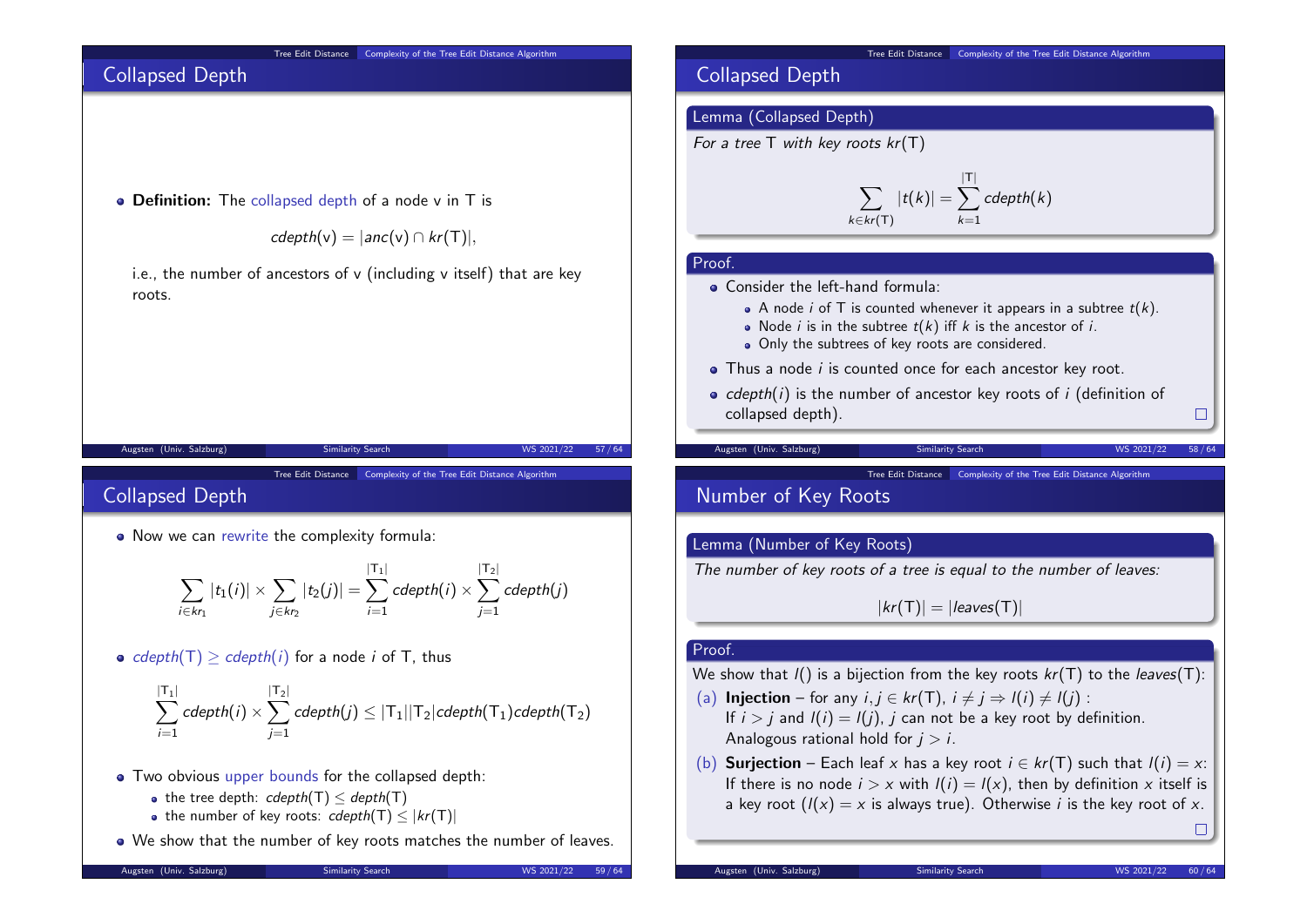#### Tree Edit Distance Complexity of the Tree Edit Distance Algorithm

# Complexity of the Tree Edit Distance Algorithm

#### Theorem (Complexity of the Tree Edit Distance Algorithm)

Let  $D_1$  and  $D_2$  denote the depth,  $L_1$  and  $L_2$  the number of leaf nodes, and  $N_1$  and  $N_2$  the total number of nodes of two trees  $T_1$  and  $T_2$ , respectively.

(1) The runtime of the tree edit distance algorithm is

 $O(N_1N_2 \min(D_1, L_1) \min(D_2, L_2)).$ 

(2) Let  $N = max(N_1, N_2)$ . For full, balanced, binary trees the runtime is

 $O(N^2 \log^2 N)$ .

Tree Edit Distance Complexity of the Tree Edit Distance Algorithm

(3) In the worst case min( $D, L$ ) =  $O(N)$  and the runtime is  $O(N^4)$ .

(4) The algorithm needs  $O(N_1N_2)$  space.

Augsten (Univ. Salzburg) Similarity Search WS 2021/22 61/64

# Recent Improvements of the Complexity

- Klein [Kle98] improves the worst case for the runtime to  $O(|T_1|^2|T_2|\log(|T_2|))$ , thus from  $O(N^4)$  to  $O(N^3\log(N))$ .
- Dulucq and Touzet [DT03] also give an  $O(N^3 \log(N))$  algorithm.
- Demaine et al. [DMRW07] give an  $O(N^3)$  algorithm. They show that the algorithm is worst case optimal among all decomposition algorithms (i.e., algorithms like [ZS89, Kle98, DT03]), but it is not robust, i.e., it runs into the worst case when it could do better.
- Pawlik and Augsten [PA11] introduce the Robust Tree Edit Distance (RTED) algorithm which has optimal  $O(N^3)$  worst case complexity and is robust.

Further reading:

http://tree-edit-distance.dbresearch.uni-salzburg.at

#### Tree Edit Distance Complexity of the Tree Edit Distance Algorithm

# Proof of the Complexity Theorem

#### Proof.

- (1) Runtime (general formula): We have shown before, that the complexity is  $O(|T_1||T_2|cdepth(T_1) cdepth(T_2))$ . As  $cdepth(T)$  <  $|kr(T)| = |leaves(T)|$  (see definition of  $cdepth(T)$  and previous lemma) and  $cdepth(T) < depth(T)$  (follows from the definition of  $cdenth(T)$ ), if follows that  $cdepth(T) < min(depth(T), |leaves(T)|).$
- (2) Full, balanced, binary trees: In this case  $depth(T) = O(log(T))$ .
- (3) Worst case: A full binary tree (i.e., each node has zero or two children) where each non-leaf node has at least one leaf child:  $min(depth(T), |leaves(T)|) = O(|T|).$

Conclusion

(4) Space: The size of the tree distance matrix td is  $|T_1| \times |T_2|$ . In each call of forest-dist() we need a matrix of size  $O(|T_1| \times |T_2|)$ , which is freed when we exit the subroutine. freed when we exit the subroutine.

Augsten (Univ. Salzburg) Similarity Search WS 2021/22 62/64

### Summary

- Edit distance for trees
	- Edit scripts and mappings
	- Recursive Formula
	- Dynamic programming algorithm
	- Tree edit distance example
	- Tree Edit Distance Complexity